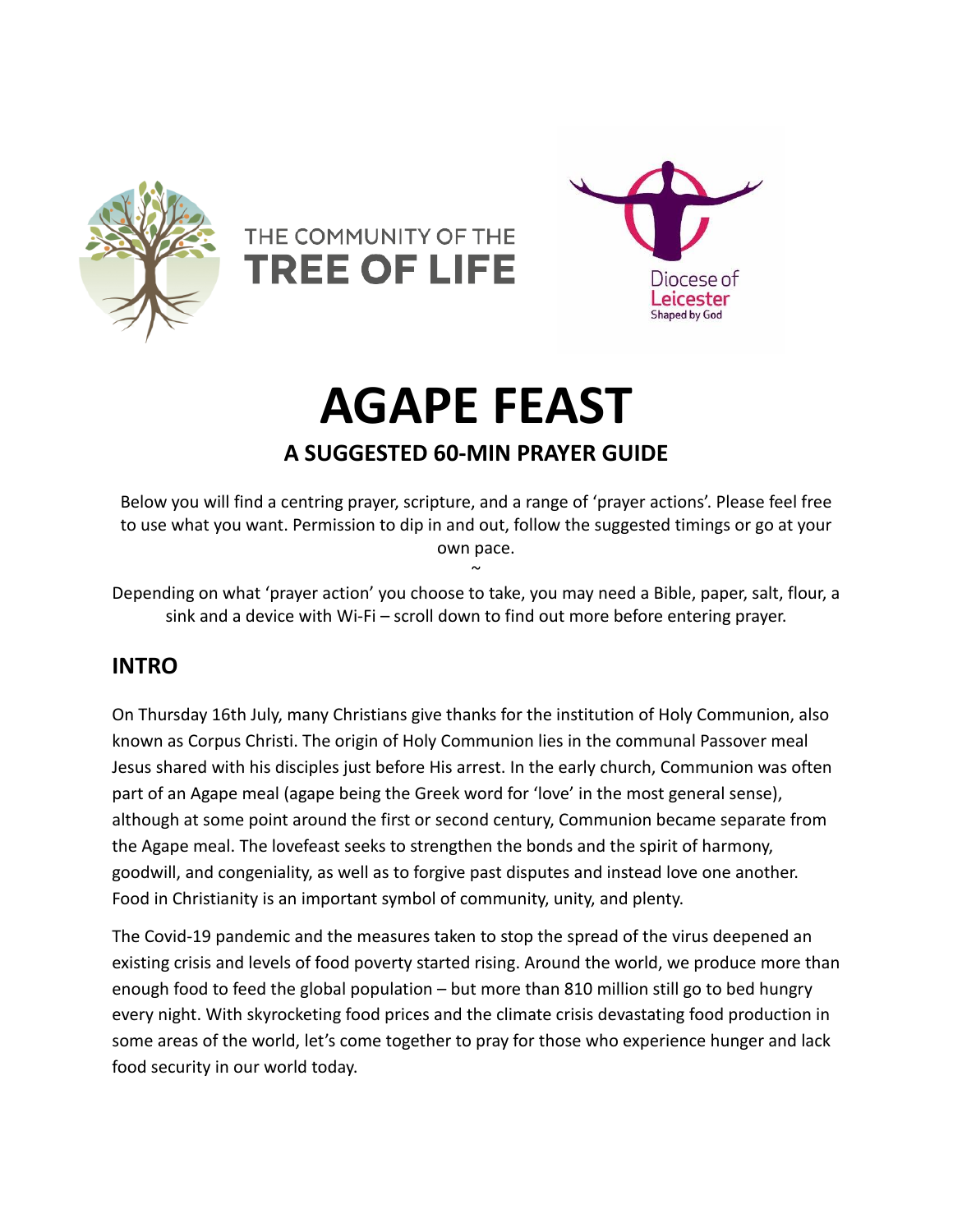# **CENTRING & SILENCE [5 mins]**

Get into a comfortable posture and pray,

*'As we enter prayer now, we pause to be still, slow our breathing, and centre ourselves in the abiding presence of Christ'*

Bring your attention to your breath. Become present.

## **OPENING SCRIPTURES [5 MINS]**

Read slowly, aloud or in your head. You may like to read several times.

And when they had eaten their fill, he told his disciples, "Gather up the leftover fragments, that nothing may be lost." So they gathered them up and filled twelve baskets with fragments from the five barley loaves left by those who had eaten.

*- John 6:12-13*

Therefore, my dear friends, flee from the worship of idols. I speak as to sensible people; judge for yourselves what I say. The cup of blessing that we bless, is it now a sharing in the blood of Christ? The bread that we break, is it not a sharing in the body of Christ? Because there is one bread, we who are many are one body, for we all partake of the one bread.

*- 1 Corinthians 10:14-17*

## **VISIO DIVINA [15 mins]**

Visio Divina (divine seeing) is related to the prayer form Lectio Divina (divine reading), but instead of Scripture, this form of prayer uses visual elements to aid prayer. It allows God to speak into your heart through image as you notice what feelings, memories or inspiration stirs in you.

The image below is titled "The Meal" by priest and artist Sieger Köder. Köder (1925–2015) was a German soldier in World War II who was captured while fighting on the front lines in France.

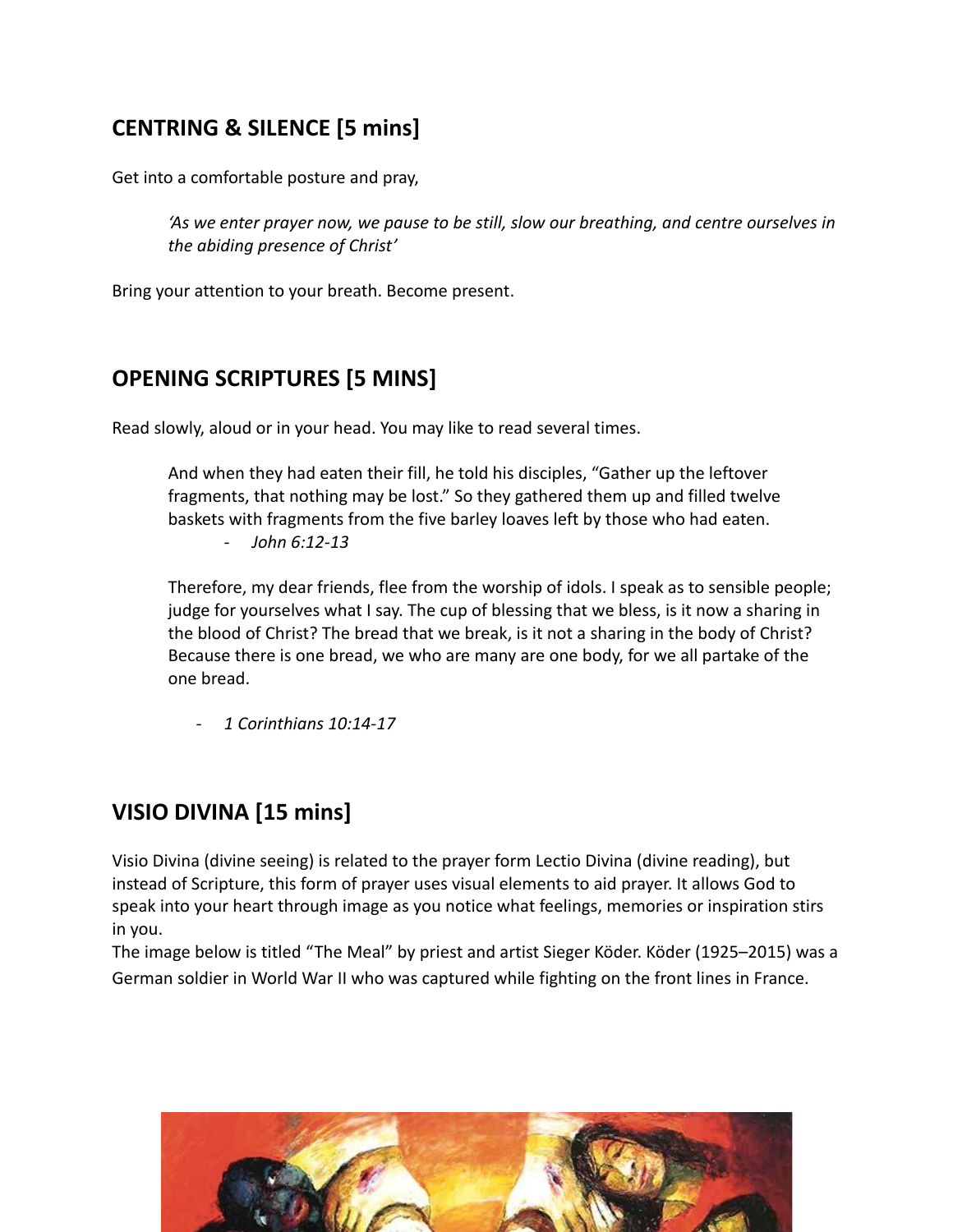**Settling**: Take some moments to settle into your surroundings. Become aware of your breathing. You might want to use this breath prayer to help centre yourself:

**Shimmering:** Begin to gaze over the image in front of you. Notice what you respond to – what shimmers or stand out: colours, shapes, a particular face, hands, eyes. It could create either a resonance or dissonance in you. Linger on whatever is capturing your attention.

**Stirring:** As you continue to focus on whatever has captured your attention, what memories, thoughts, feelings are being stirred in you? Is there an invitation or a response that God is calling you to?

**Savouring:** You might want to capture something by drawing, creating or writing something down. Thank God for this moment.

## **OUR DAILY BREAD [15 mins]**

… give us this day our daily bread…'

Here are three prayer points around food poverty and hunger. Feel free to use them to inspire your prayer. Add your own petitions and requests.

// Salt: pray for you and your local community

*… you are the salt of the earth…' Matt 5*

If you are able to, go outside into your garden or outside your front door. Take some salt with you. Sprinkle some salt on the ground as you pray. Pray that you would be able to witness to the generous Spirit of God, that your eyes would be opened to injustice in the world around you, that your local Community would care for those in need.

// Flour: pray for those who grow, produce and distribute food.

Grab some flour (if you don't have flour, you could use salt or sugar). Tip some flour out on a table or work surface, roughly 20cm x 10cm. Write a single word prayer in the flour with your finger. 'Sustainable', 'justice', 'health', for example. Rub out the word and write another and another. Each time you use flour.

// Water: for the causes and effects of malnutrition and hunger.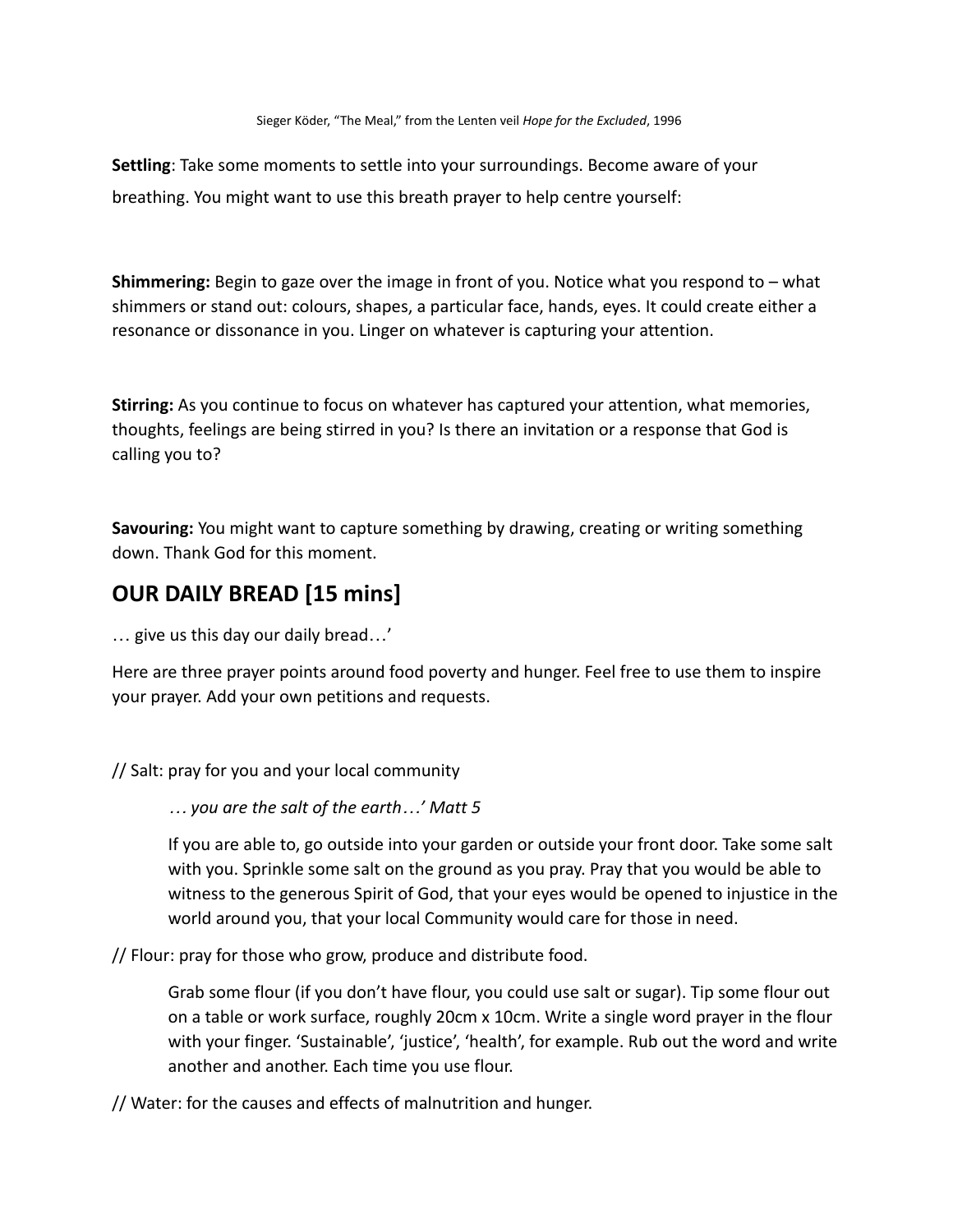*'... the water that I will give will become in them a spring of water gushing up to eternal life.' - John 4*

There are many causes of hunger and malnutrition: gender inequality, war and conflict, climate breakdown. Poor nutrition affects the growth and development of millions of children.

Go to a sink and wash your hands. As the water flows, pray for the living water of Jesus to renew our world, that we might build a better future together, that God would wash away the effects of greed and violence.

*Bread of life, Bread of Heaven. Give us this day our daily bread. Feed those, who are hungry.*

## **PRAYING THROUGH THE PSALMS [15 mins]**

Based on the life and words of David, the Psalms provide insightful reflections on depression, anger, frustration, fear, and insecurity, as well as joy, exhilaration, triumph, and gladness. Praying with the Psalms offers readings to guide us in expressing to God the wide range of human emotions. Even when we ourselves are not experiencing distress, the Psalms offer us a way to offer up to God the distress of others, and to remember those who are in distress.

Here are a few options of Psalms of lament and praise that you could use, or pick your own!

#### **PSALM 107**

Give thanks to the Lord, for he is good;

his love endures forever.

Let the redeemed of the Lord tell their story—

those he redeemed from the hand of the foe,

those he gathered from the lands,

from east and west, from north and south.

Some wandered in desert wastelands,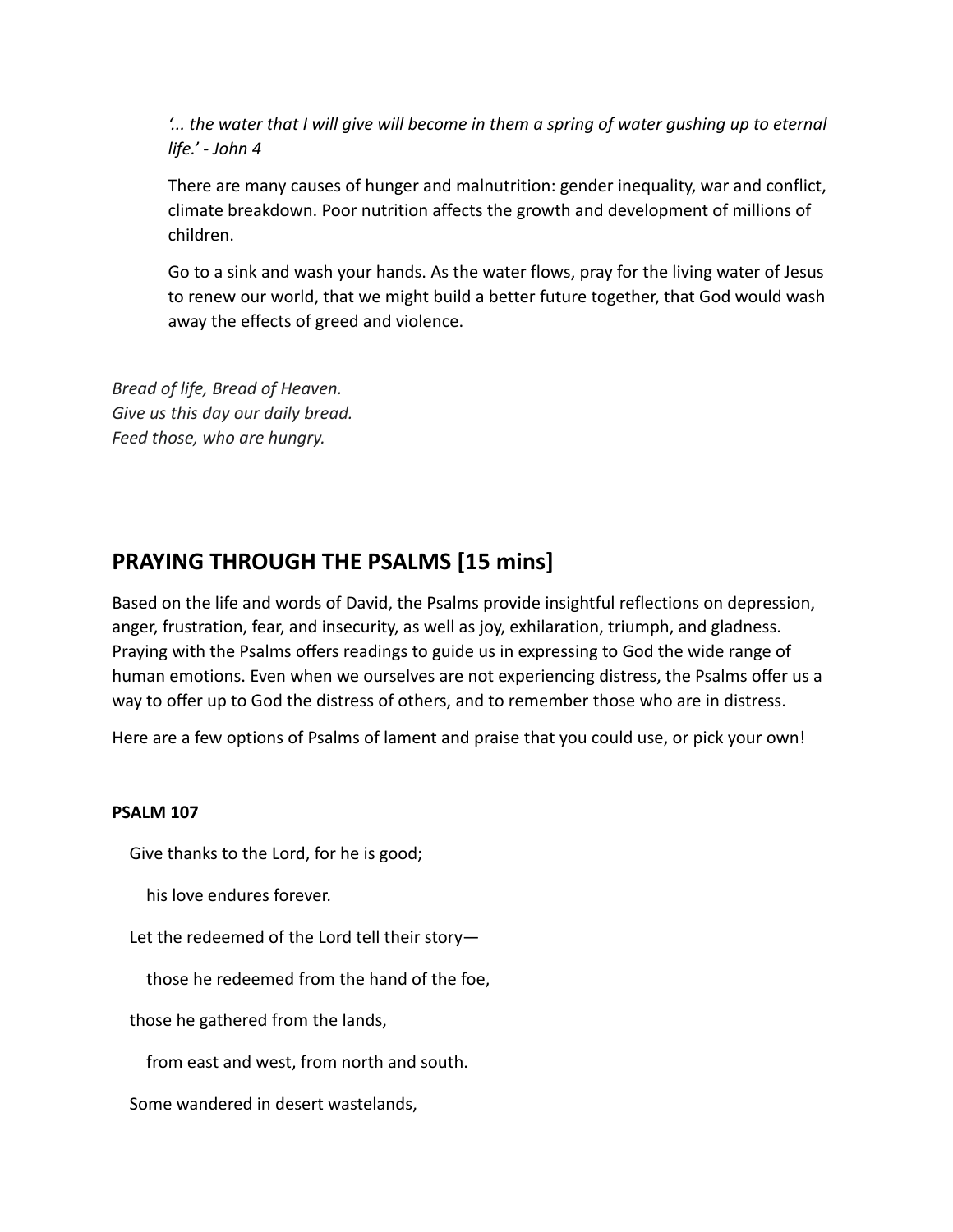finding no way to a city where they could settle.

They were hungry and thirsty,

and their lives ebbed away.

Then they cried out to the Lord in their trouble,

and he delivered them from their distress.

He led them by a straight way

to a city where they could settle.

Let them give thanks to the Lord for his unfailing love

and his wonderful deeds for mankind,

for he satisfies the thirsty

and fills the hungry with good things.

#### **Psalm 6**

Lord, do not rebuke me in your anger

or discipline me in your wrath.

Have mercy on me, Lord, for I am faint;

heal me, Lord, for my bones are in agony.

My soul is in deep anguish.

How long, Lord, how long?

Turn, Lord, and deliver me;

save me because of your unfailing love.

Among the dead no one proclaims your name.

Who praises you from the grave?

I am worn out from my groaning.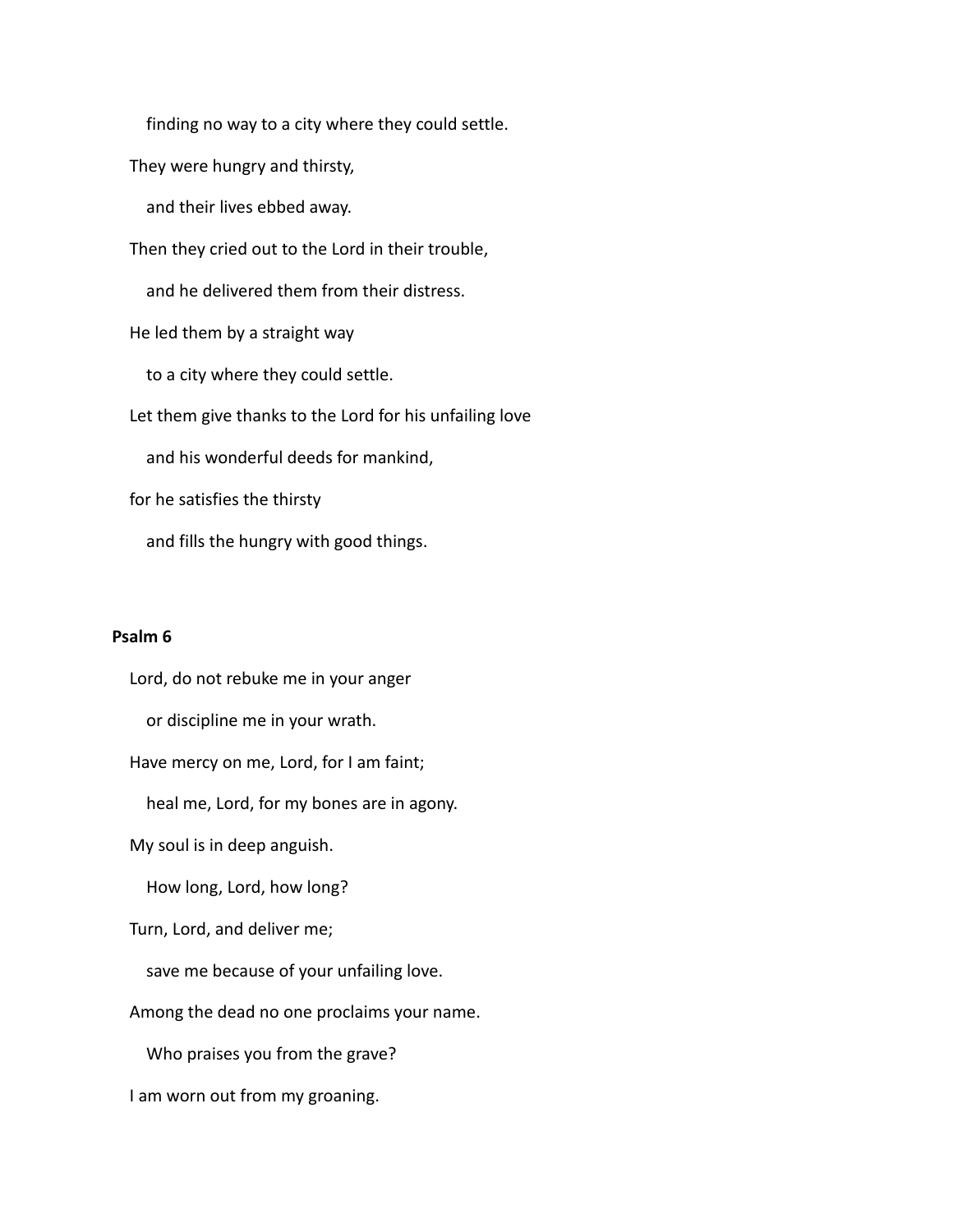All night long I flood my bed with weeping

and drench my couch with tears.

My eyes grow weak with sorrow;

they fail because of all my foes.

Away from me, all you who do evil,

for the Lord has heard my weeping.

The Lord has heard my cry for mercy;

the Lord accepts my prayer.

All my enemies will be overwhelmed with shame and anguish;

they will turn back and suddenly be put to shame.

#### **Psalm 102**

Hear my prayer, Lord; let my cry for help come to you. Do not hide your face from me when I am in distress. Turn your ear to me; when I call, answer me quickly. For my days vanish like smoke; my bones burn like glowing embers. My heart is blighted and withered like grass; I forget to eat my food. In my distress I groan aloud and am reduced to skin and bones.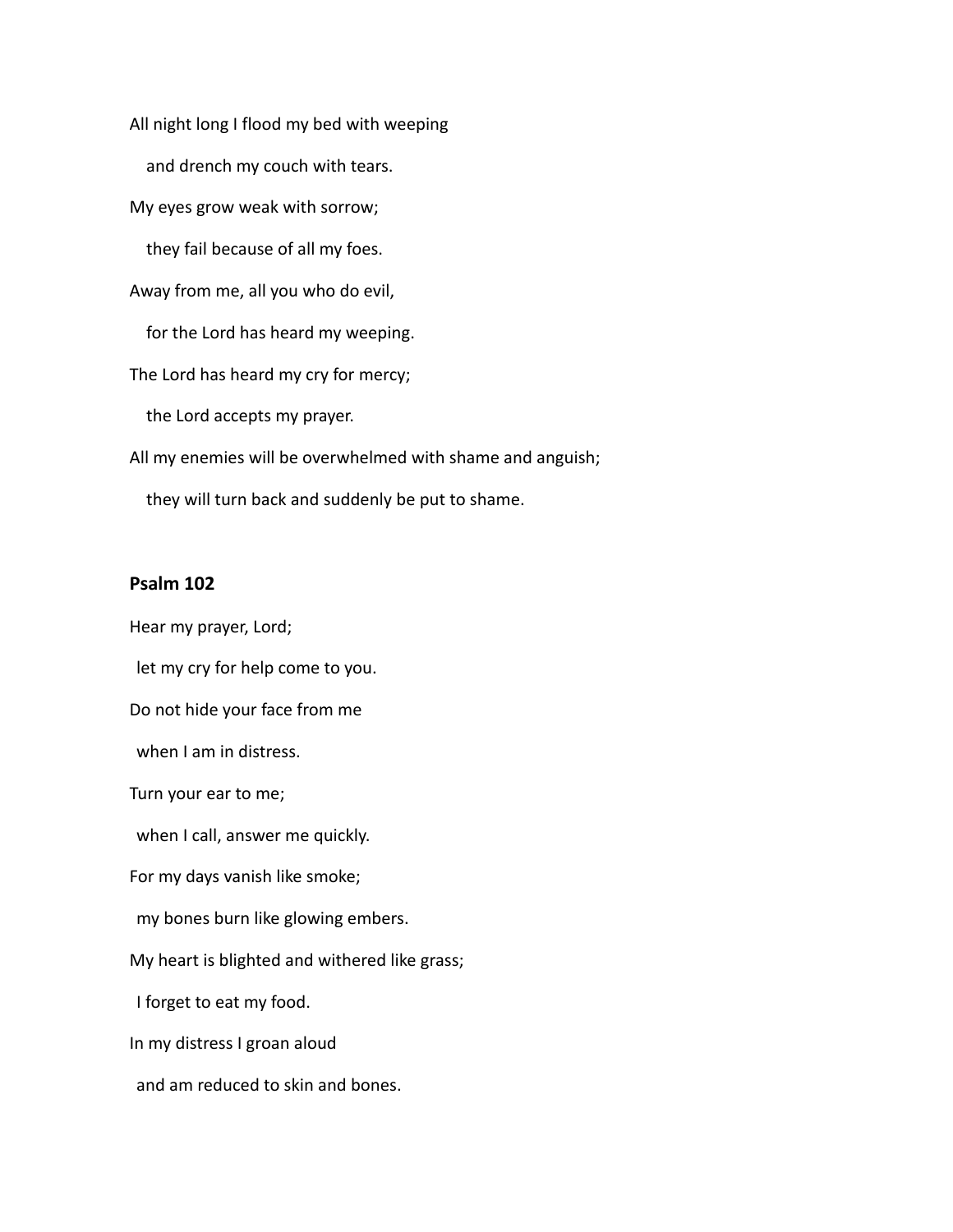I am like a desert owl,

like an owl among the ruins.

I lie awake; I have become

like a bird alone on a roof.

All day long my enemies taunt me;

those who rail against me use my name as a curse.

For I eat ashes as my food

and mingle my drink with tears

because of your great wrath,

for you have taken me up and thrown me aside.

My days are like the evening shadow;

I wither away like grass.

But you, Lord, sit enthroned forever;

your renown endures through all generations.

You will arise and have compassion on Zion,

for it is time to show favor to her;

the appointed time has come.

For her stones are dear to your servants;

her very dust moves them to pity.

The nations will fear the name of the Lord,

all the kings of the earth will revere your glory.

For the Lord will rebuild Zion

and appear in his glory.

He will respond to the prayer of the destitute;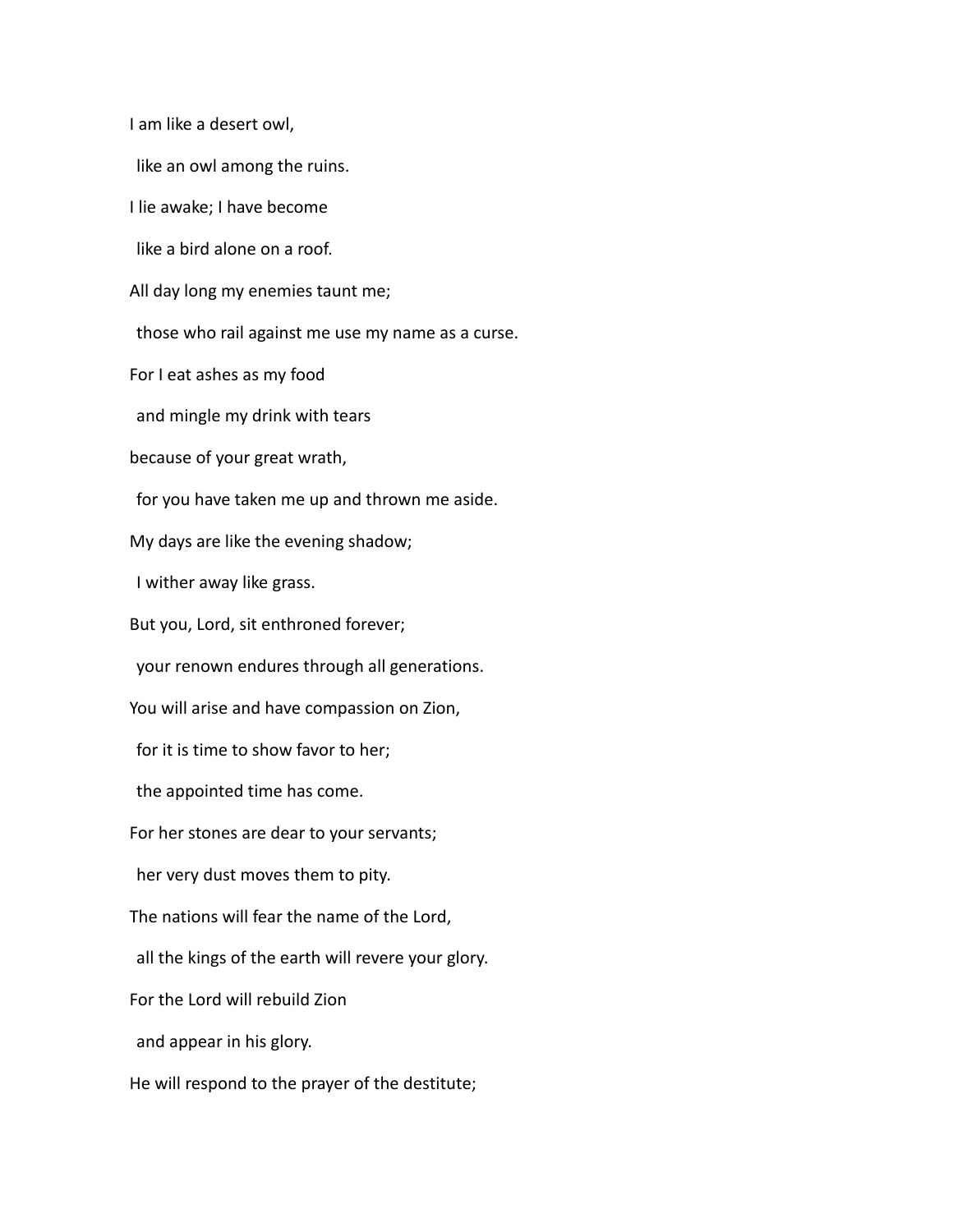he will not despise their plea.

#### **OPTIONS FOR PRAYING THE PSALMS**

**//** Pick one and stay with it for a week.

Praying the Psalms regularly is an ancient prayer practice. Pick one of the Psalms from above and say it as your prayer each day, keeping in mind those in need as you pray. You may even like to memorize it!

// Draw/sing/create/dance a Psalm.

If words aren't your thing, you may like to pick one or two words or ideas from one of the Psalms and turn it into a dance, song or piece of art. Let your creativity be your prayer!

// Use a Psalm to write your own prayer:

#### **// Breath Prayers**

We see the Psalmist breathe a prayer, in a way, when they offer words like, "My life is a breath" (Psalm 39:5, 11; 144:4). The book of Psalms closes with the words: "Let everything that has breath praise the Lord" (Psalm 150:6).

You may like to use some words from a Psalm as a breath prayer. For example, you could use the phrase: **"The Lord is my Shepherd… I shall not want."** Here is one way I do this:

Breathe in slowly and deeply as you whisper or think: "The Lord is my Shepherd…"

Hold your breath and your consciousness of God's presence…

And then exhale as you whisper or think: "…I shall not want."

#### **// Responses**

- a) Write down 5 prayers for those in need.
- b) Use 'You have seen, O Lord, do not be silent' from Psalm 83 as a response to each of these. E.g.:

'May everyone in the UK receive a living wage so that they will never to go bed hungry.

You have seen, O Lord, do not be silent.'